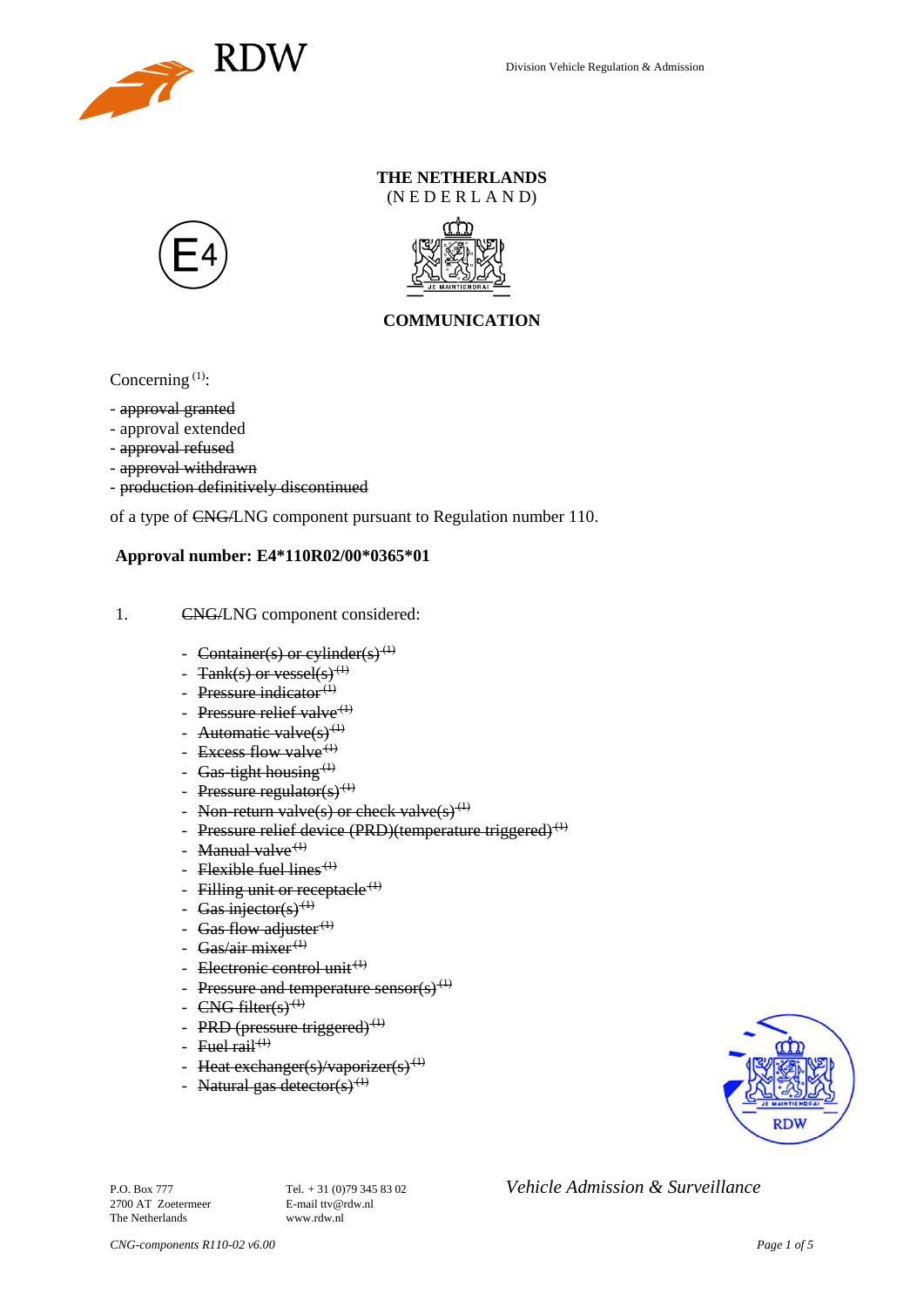- LNG filling receptacle(s)<sup>(1)</sup>
- LNG pressure control regulator(s)<sup>(1)</sup>
- LNG pressure and/or temperature sensor(s)<sup>(1)</sup>
- LNG manual valve $(s)$ <sup>(1)</sup>
- LNG automatic valve $(s)^{(1)}$
- LNG non-return valve $(s)^{(1)}$
- LNG pressure relief valve(s)<sup>(1)</sup>
- LNG excess flow valve(s)<sup>(1)</sup>
- LNG fuel pump $(s)$ <sup> $(1)$ </sup>

-

- 2. Trade name or mark : LNG Pressure relief valve series Brand names: RegO Products Macro Technologies 3. Manufacturer's name and address : Engineered Controls International LLC 100 RegO Drive 27244 Elon, North Carolina United States of America 4. If applicable, name and address of manufacturer's representative : 5. Submitted for approval on : October 2014 6. Technical service responsible for conducting approval tests : Kiwa Nederland B.V. P.O. Box 137 7300 AC Apeldoorn The Netherlands 7. Date of report issued by that service : October 22nd 2018 8. Number of report issued by that service : 127071\_180200088 9. Approval : granted/refused/extended/withdrawn<sup>(1)</sup> 10. Reason(s) of extension (if applicable) : The currently homologated LNG Pressure relief valve series is updated to the latest Supplement version of the ECE Regulation 110 11. Place : Zoetermeer 12. Date : 13. Signature :  $09-NOV-2018$
- 14. The documents filed with the application or extension of approval can be obtained upon request.

R.F.R. Clement

<sup>(1)</sup> Strike out what does not apply.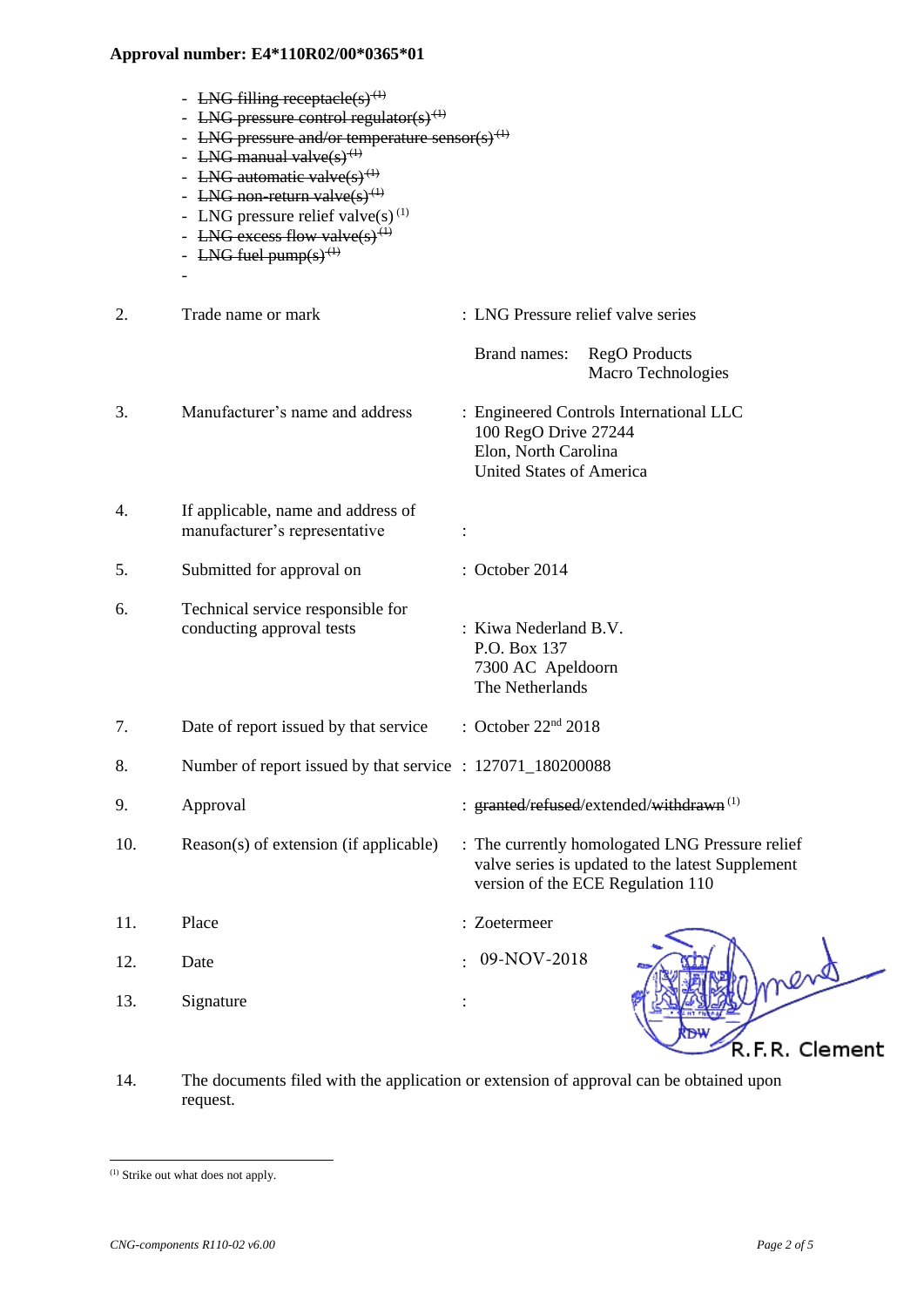### **ADDENDUM**

1. Additional information concerning the type approval of a type of CNG/LNG components pursuant to Regulation number 110.

| 1.1.<br>1.1.1.   | Natural Gas Storage System<br>Container(s) or cylinder(s) (for CNG system) |                      |  |
|------------------|----------------------------------------------------------------------------|----------------------|--|
|                  | 1.1.1.1. Dimensions                                                        |                      |  |
|                  | 1.1.1.2. Material                                                          |                      |  |
| 1.1.2.           | Tank(s) or vessel(s) (for LNG system)                                      |                      |  |
|                  | $1.1.2.1.$ Capacity<br>1.1.2.2. Material                                   | $\vdots$             |  |
|                  |                                                                            |                      |  |
| 1.2.             | Pressure indicator                                                         |                      |  |
| 1.2.1.           | Working pressure(s) <sup>(2)</sup>                                         | $\ddot{\cdot}$       |  |
| 1.2.2.           | Material                                                                   |                      |  |
| 1.3.             | Pressure relief valve (discharge valve)                                    |                      |  |
| 1.3.1.           | Working pressure(s) $^{(2)}$                                               | $\vdots$             |  |
| 1.3.2.           | Material                                                                   |                      |  |
|                  |                                                                            |                      |  |
| 1.4.             | Automatic valve(s)                                                         |                      |  |
| 1.4.1.<br>1.4.2. | Working pressure(s) $^{(2)}$<br>Material                                   |                      |  |
|                  |                                                                            |                      |  |
| 1.5.             | Excess flow valve                                                          |                      |  |
| 1.5.1.           | Working pressure(s) $^{(2)}$                                               | $\vdots$             |  |
| 1.5.2.           | Material                                                                   |                      |  |
| 1.6.             | Gas-tight housing                                                          |                      |  |
| 1.6.1.           | Working pressure(s) $^{(2)}$                                               |                      |  |
| 1.6.2.           | Material                                                                   |                      |  |
| 1.7.             | Pressure regulator(s)                                                      |                      |  |
| 1.7.1.           | Working pressure(s) $^{(2)}$                                               | $\vdots$             |  |
| 1.7.2.           | Material                                                                   |                      |  |
|                  |                                                                            |                      |  |
| 1.8.             | Non-return valve $(s)$ or check valve $(s)$                                |                      |  |
| 1.8.1.<br>1.8.2. | Working pressure(s) $^{(2)}$<br>Material                                   | $\vdots$<br>$\vdots$ |  |
|                  |                                                                            |                      |  |
| 1.9.             | Pressure relief device (temperature triggered)                             |                      |  |
| 1.9.1.           | Working pressure(s) $(2)$                                                  |                      |  |
| 1.9.2.           | Material                                                                   |                      |  |
| 1.10.            | Manual valve                                                               |                      |  |
| 1.10.1.          | Working pressure(s) $^{(2)}$                                               | $\ddot{\cdot}$       |  |
| 1.10.2.          | Material                                                                   |                      |  |
| 1.11.            | Flexible fuel lines                                                        |                      |  |
| 1.11.1.          | Working pressure(s) $^{(2)}$                                               |                      |  |
| 1.11.2.          | Material                                                                   |                      |  |
|                  |                                                                            |                      |  |

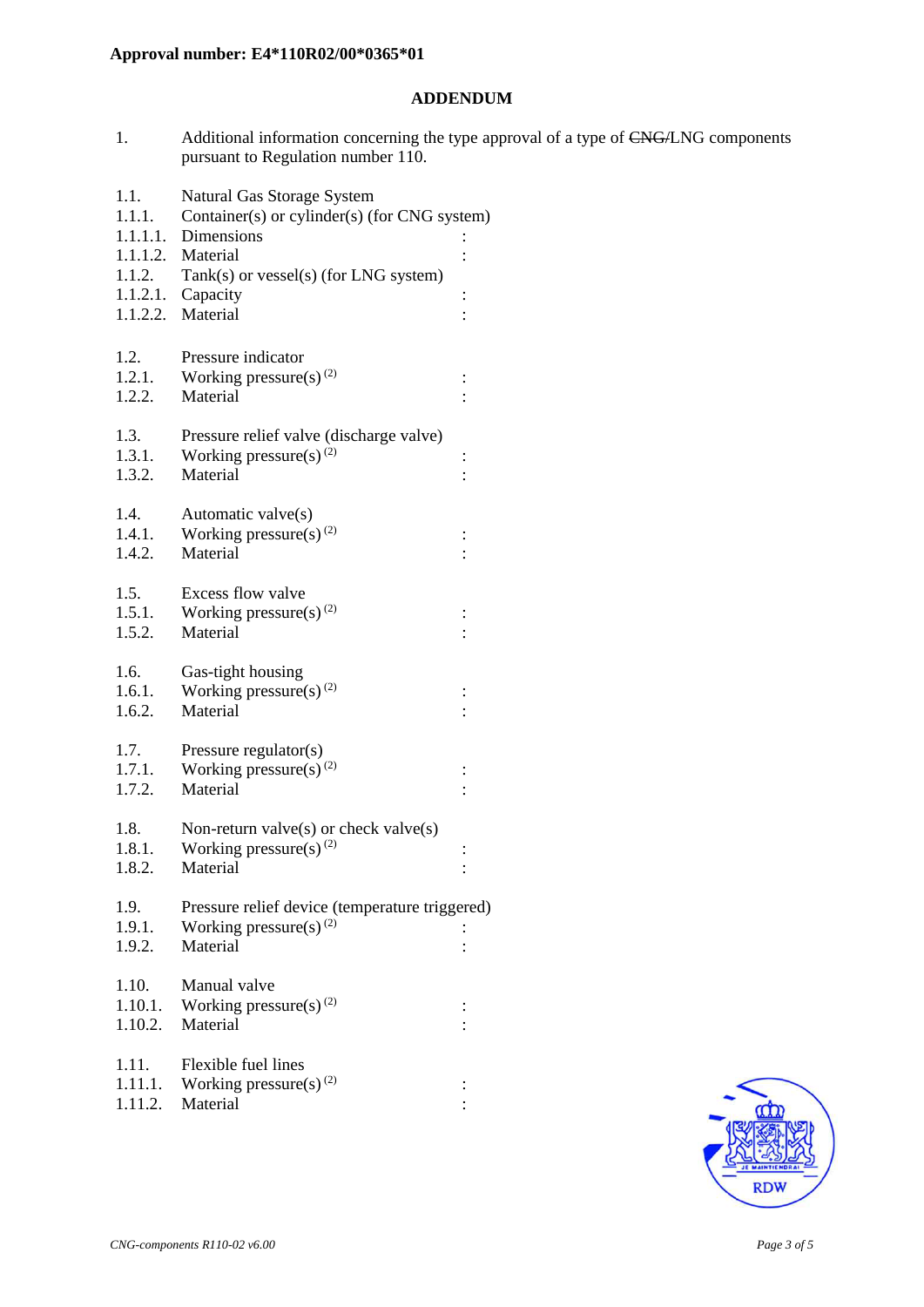| 1.12.<br>1.12.1.<br>1.12.2. | Filling unit or receptacle<br>Working pressure(s) <sup>(2)</sup><br>Material                  |          |
|-----------------------------|-----------------------------------------------------------------------------------------------|----------|
| 1.13.<br>1.13.1.<br>1.13.2. | Gas injector( $s$ )<br>Working pressure(s) $^{(2)}$<br>Material                               |          |
| 1.14.<br>1.14.1.<br>1.14.2. | Gas flow adjuster<br>Working pressure(s) $(2)$<br>Material                                    |          |
| 1.15.<br>1.15.1.<br>1.15.2. | Gas/air mixer<br>Working pressure(s) $(2)$<br>Material                                        | $\vdots$ |
| 1.16.<br>1.16.1.            | Electronic control unit<br>Basic software principles                                          | $\vdots$ |
| 1.17.<br>1.17.1.<br>1.17.2. | Pressure and temperature sensor(s)<br>Working pressure(s) $^{(2)}$<br>Material                | $\vdots$ |
| 1.18.<br>1.18.2.            | CNG filter(s)<br>1.18.1. Working pressure(s) <sup>(2)</sup><br>Material                       |          |
| 1.19.<br>1.19.1.<br>1.19.2. | PRD (pressure triggered)<br>Working pressure(s) <sup>(2)</sup><br>Material                    |          |
| 1.20.<br>1.20.2.            | Fuel rail $(s)$<br>1.20.1. Working pressure(s) <sup>(2)</sup><br>Material                     |          |
| 1.21.<br>1.21.1.<br>1.21.2. | Heat Exchanger(s)/Vaporizer(s)<br>Working pressure(s) $^{(2)}$<br>Material                    |          |
| 1.22.<br>1.22.1.<br>1.22.2. | Natural gas detector(s)<br>Working pressure(s) <sup>(2)</sup><br>Material                     |          |
| 1.23.<br>1.23.1.<br>1.23.2. | $LNG$ filling receptacle $(s)$<br>Working pressure(s) <sup>(2)</sup><br>Material              |          |
| 1.24.<br>1.24.1.<br>1.24.2. | $LNG$ pressure control regulator(s)<br>Working pressure(s) $^{(2)}$<br>Material               |          |
| 1.25.<br>1.25.1.<br>1.25.2. | $LNG$ pressure and/or temperature sensor(s)<br>Working pressure(s) <sup>(2)</sup><br>Material |          |